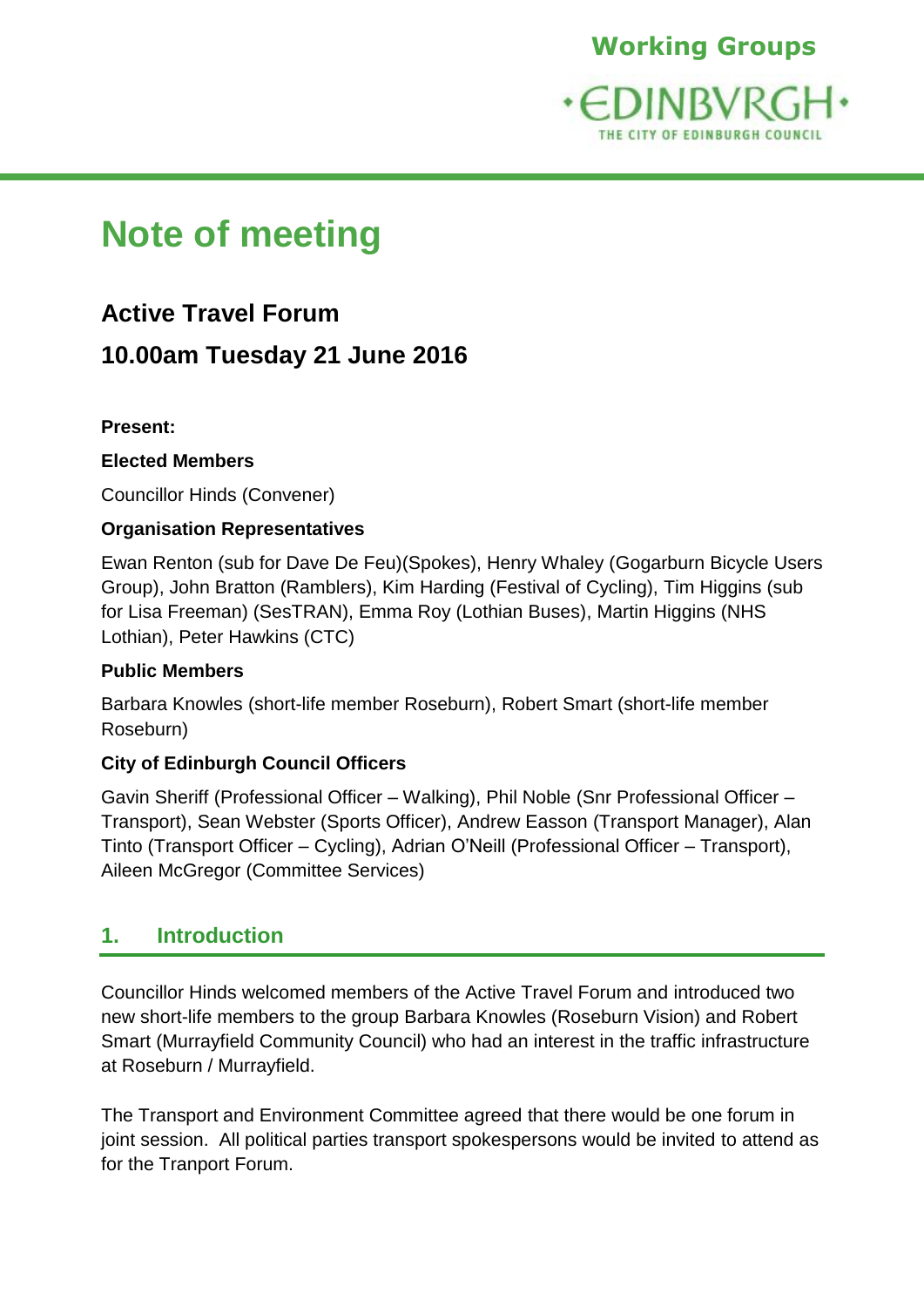#### **Decision**

- 1. To note that there would be one forum for cycling and walking in joint session. All transport spokespersons would be invited to attend.
- 2. To note that 2 short life members have been invited to attend the Forum with regard to interest in the proposals for Roseburn area.

# **2. Note of Previous Meeting**

To approve the note of meeting of the Active Travel Forum of 3 March 2016 as a correct record.

# **3. Previous Forum and Updates**

#### Bikes on Trams

Councillors Hinds advised the Forum that a pilot scheme was in operation allowing bikes on trams during off-peak periods. She updated the group on plans to continue this during the Festival period at the discretion of the guards, rather than a blanket ban.

#### Inverleith Active Travel Group

Meeting scheduled for 24 June 2016 was not going ahead. Cllr Hinds was going to raise the issue of widening footways at Warriston Crematorium. She advised that this would be very expensive and was a challenging issue.

Councillor Hinds would also raise the issue of visability at the bridge near Warriston at the next meeting of the group.

#### Active Travel Forum

Wheelchair users with MS have been consulted with regarding dropped kerbs. Further consultation is required with MS organisations regarding issues around mobility scooters on buses.

#### Dropped Kerbs

A dropped kerb database was being created and would be completed over the summer. There were a number of reports of huge puddles developing around areas where kerbs had been dropped.

#### Mobility Scooters on Buses

A trial had been run to accommodate mobility scooters on buses. It was advised that there were different classes of scooters, and that at present it was not possible to accommodate them all. New style buses would be coming into force which should be able to take them.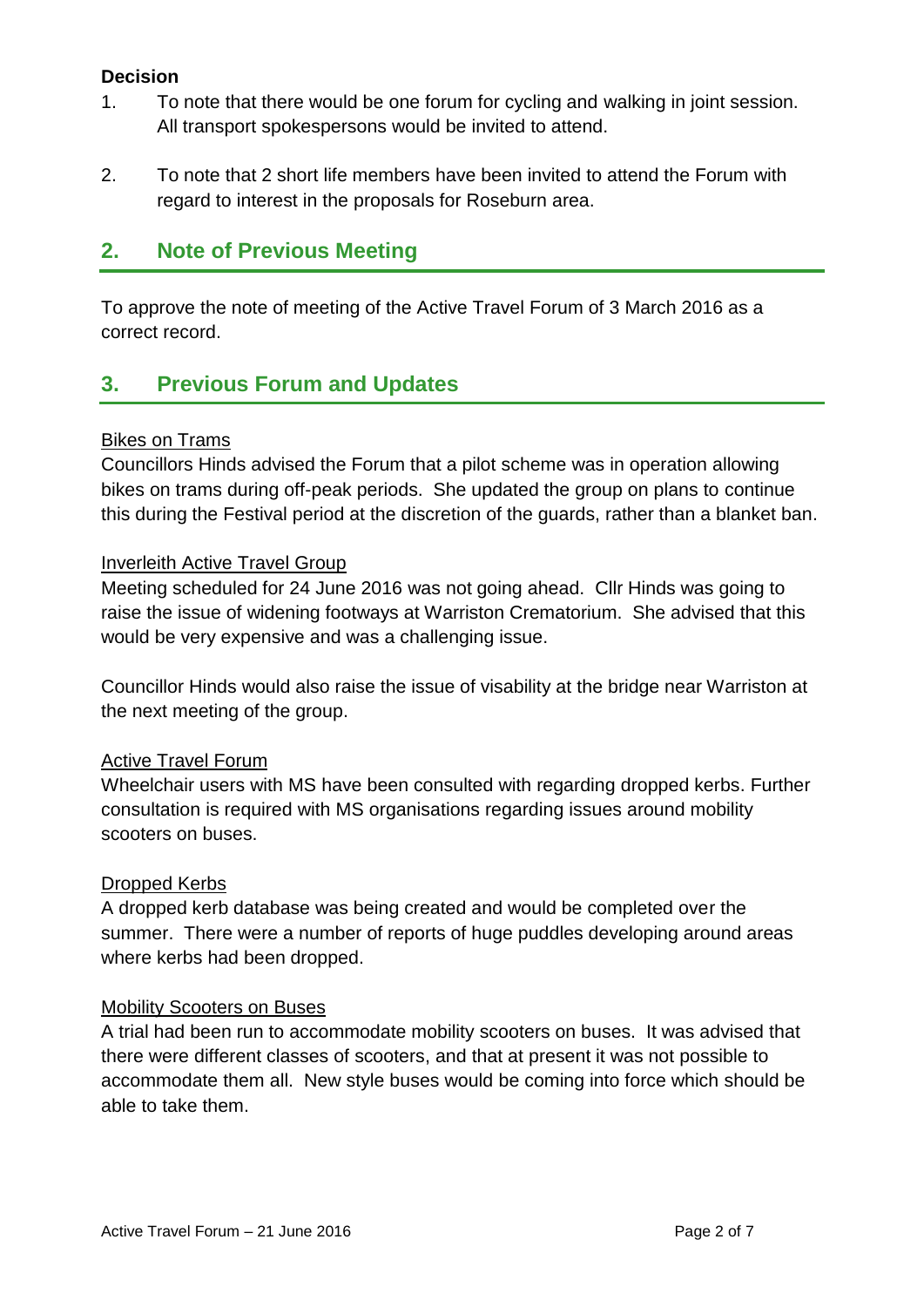#### Smarter Choices, Smarter Places

This organisation promotes cycling and walking. The Council had submitted a successful application and had been awarded £642,663 match funding.

Finance and Resources Committee had approved the start of the procurement process for Travel Planning Consultants in June.

#### Living Streets

A public meeting was scheduled at Friends Meeting House, Victoria Terrace on Tuesday 28 June,  $6 - 8$  pm.

#### Community Links Awards

The Council was advised on 26 May 2016 that all transport projects applications were successful and attained a full award, partial award or a provisional award. See below.

#### **Construction Projects 2016/17 – Full Awards**

| <b>TOTAL</b>                         | £760,000 |
|--------------------------------------|----------|
| Braid Hills Drive segregted cycleway | £ 80,000 |
| Forthquarter - Silverknows Promenade | £ 50,000 |
| 20mph / Cycle Parking                | £630,000 |

#### **Construction Projects 2016/17 – Partial / Provisional Awards**

| <b>TOTAL</b>                         | £594,570                 |
|--------------------------------------|--------------------------|
| Map Boards / Courtesy signage        | £ $25,000$ (design work) |
| Marchmont Road - Kings Buildings PH1 | £150,000 (design work)   |
| A8 Gyle – Newbridge (Phase 2)        | £150,000 (design work)   |
| The Causey Project                   | £269,570 (match funding) |

#### **Community Links – Design – Full Awards**

| Roseburn Path - Union Canal              | £175,000 |
|------------------------------------------|----------|
| Placemaking design package               | £ 70,000 |
| Cycle Scheme design package -            |          |
| <b>Central/Street Design Guidance</b>    | £ 45,000 |
| Cycle Scheme Design Package - North East | £ 70,000 |
| Cycle Scheme Design Package - North West | £ 85,000 |
| Cycle Scheme Design Package - West       | £ 72,500 |
| <b>TOTAL</b>                             | £745,000 |

#### **Decision**

To note the updates.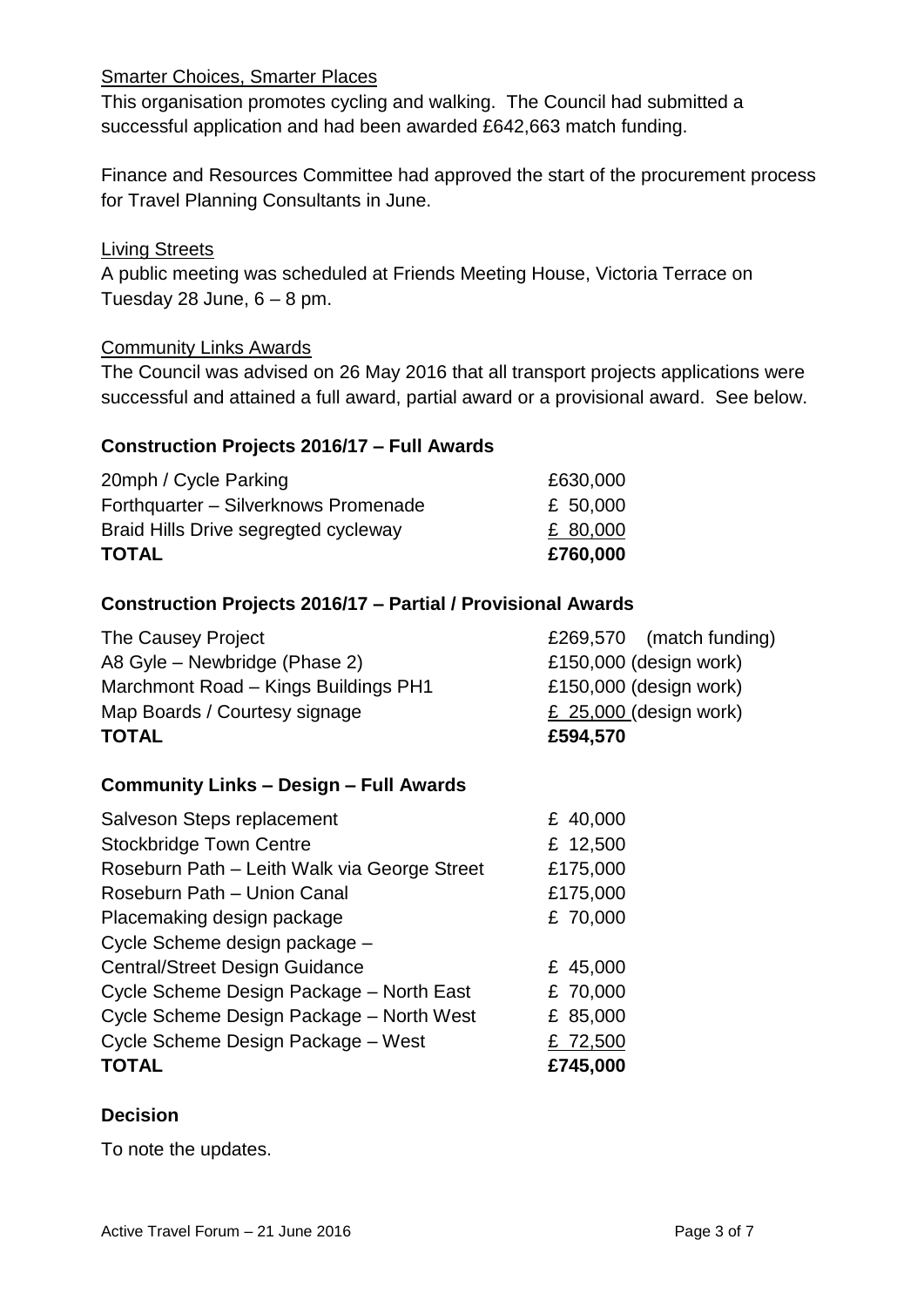# **4. The Considerate Use of Shared Paths - Presentation**

Allan Tinto, Cycling Officer provided a presentation on the considerate use of shared paths. The theme of the presentation for discussion was 'how do we improve user behaviour on shared paths'.

Allan provided statistics for Edinburgh residents who cycled to work, this was estimated at 7.3% in 2015 and the target for 2016 was set at 15%. 8% of all correspondence since 2012 was in relation to behaviours of path users. Allan reported that there was 123 miles of pathways within the city. The issues related to speeding cyclists, antisocial behaviour of cyclists, dogs not on leads or not under close control and the possible introduction of courtesy signage.

Issues for path users were broken down into Issues for pedestrians (including dog walkers) and issues for cyclists.

Pedestrians issues with cyclists included: speeding, not using their bell, dangerous manoeuvres, not being visible at night, not giving way, not keeping to the left.

Issues for cyclists included: dogs not under control – off the lead or extended leads, dog fouling, pedestrians not taking care where they were going, walkers listening to music or engaged with phone, pedestrians not giving way to cyclists, pedestrians not keeping to the left.

Examples of existing signage were shown. The Forum were asked to consider if changing the tone of the signs would benefit users and also which medium would be most effective. The City of Edinburgh Council's Street Design Guidance allows for segregation of paths if the path is wider than 3 metres. Pavement usage was covered under legislation – general footways are pedestrian only and the North East Path Network was governed by the Land Reform Act. Some potential new messages were presented for consideration, messages for cyclists / walkers / general.

Potential mediums were suggested: permanent signage, temporary signage, social media, physical measures, personal intervention. Images of current poor signage were shown.

Portobello promenade and the canal were two examples of stress points for path users.

#### **Decision**

Feedback would be provided at the next meeting of the Forum.

# **5. The Proposed Roseburn to Leith Walk Cycle Scheme Consultation Results - Presentation**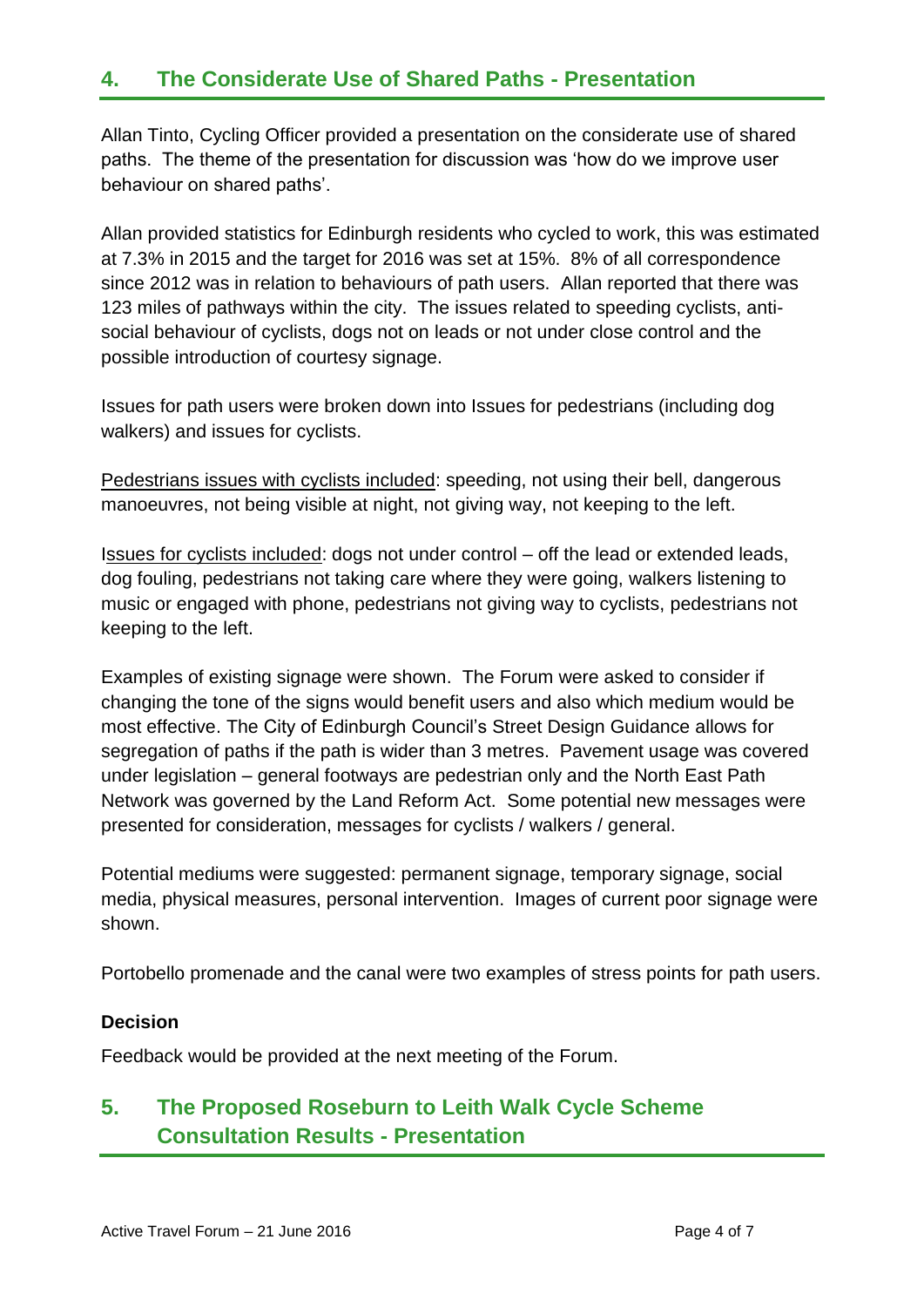Phil Noble provided an update of the Proposed Roseburn to Leith Walk Cycle Scheme Consultation Results.

Phil advised of the consultation process, preliminary design consultation took place between November 2015 – February 2016. There were six main feedback options: An online questionnaire, paper leaflets, public exhibitions, letters, emails and social media. Two petitions were received in this regard.

For the purpose of the analysis the route had been split into nine sections:

1. Roseburn Terrace (between Roseburn Park and Roseburn Bridge)

2.West Coates (between Roseburn Bridge and Magdala Crescent)

3.Haymarket Terrace

4.Palmerston Place Area (West End including Rosebery Crescent, Grosvener Crescent, Landsdowne Crescent, Palmerston Place and Bishop's Walk)

5.Melville Street (including Manor Place and Melville Street)

6.Walker Street to Rutland Square

7.Queensferry Street to Charlotte Square (via Randolph Place and Randolph Lane)

8.St Andrews Square to York Place

9.St Andrews Square to Princes Street.

There was a total of 2,771 responses:

| <b>Online Questionnaire</b> | 2,247, | Leaflet questionnaire 118 |      |
|-----------------------------|--------|---------------------------|------|
| <b>Stakeholders</b>         | 20     | <b>Emails</b>             | 150. |
| Letters                     | 235    | Other (facebook)          |      |
|                             |        |                           |      |

1,768 (66%) responses were positive and 900 (34%) were negative.:

#### **Main positive comments included**:

"These proposals show determination by Edinburgh Council to invest in the long term health and well being of citizens of this city."

"Roseburn currently is not people-friendly and is dominated by traffic, these priorities need to change."

#### **Comments raising concerns:**

"Volume of traffic is bad enough already and again intrfering with road layouts is going to bring traffic to a standstill."

"Why not go along Shandwick Place, this is a much more direct route."

#### **Area of Concern:**

Concern mainly focussed on the west end of the route, particularly Roseburn.

Key Concerns: additional congestion, reduction in loading opportunitites for businesses, Russel Road/Roseburn Street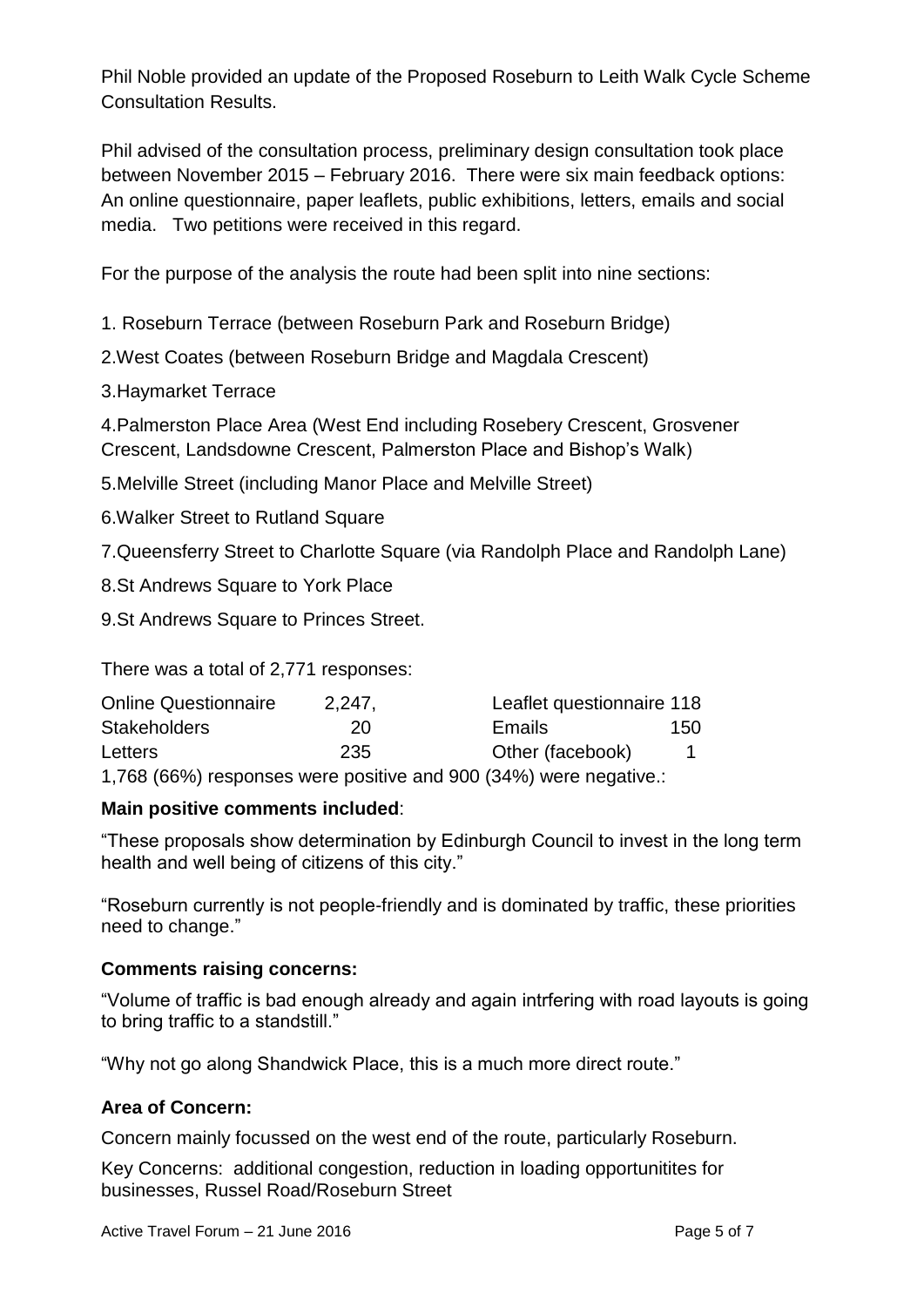Designs for Roseburn had been re-examined and two alternatives option (a) and option (b) had been suggested. A petition was put forward proposing an alternative design to the Councils proposals.

Option A – retains the cycle way, moved a few things and loading was back in. Zebra crossing at Russel Road/Roseburn Street.

Option B – takes cycling routes away. Roseburn Terrace stays the same. Not a good route – 3 crossings instead of one. Every single business would be advised.

#### **The next steps**

1. Further Consultation

Walkabout of the Roseburn Area with Murrayfield Community Councillors

1 to 1 business meetings – businesses at Roseburn and Haymarket will be visited individually

West End Community Council and New Town and Broughton Community Council briefings (to be aranged)

2. Report to August 30 Transport and Environment Committee.

The project is currently called: Roseburn to Leith Walk. Suggested alternative: City Centre West to East Link.

Further analysis is detailed in the summary consultation report on the council's webpage:

http://www.edinburgh.gov.uk/info/20135/cycling\_projects/1209/roseburn\_to\_leith\_walk\_ cycle\_route

Responses were invited from Lothian Buses, cyclists and pedestrain groups.

[CyclingProjects.Consultation@edinburgh.gov.uk](mailto:CyclingProjects.Consultation@edinburgh.gov.uk)

Scotrail and the emergency services had not objected to the proposals.

Other issues taken into consideration included HGV access route to Russell Road (Waste Services). The taxi rank at Haymarket. Discussions with Scotrail with regard to better access and better options for passengers were ongoing.

Both options had gone through traffic modelling. There was confidence that Option A could take the volume of traffic but it was acknowledged that it wouldn't reduce congestion. There was a suggestion that the traffic lights be altered at that area. Other hot spots at Balgreen and Gorgie were highlighted.

It was noted that West Coates to Roseburn was very heavily used by buses and it was suggested this should be considered a priority with the possible addition of a new pedestrian crossing.

West Mayfield Avenue was a concern for cyclists – officers advised that there were routes on quiet roads, and that there was no change on Corstorphine Road.

For clarification it was confirmed that there had been no SRU application.

Responses from Survey Monkey have been outlined – there had been 12 responses to date. Feedback from the survey would be sent to members of the group for information, it was noted that there would be potential to add issues in at a future date.

All elected members were being briefed.

#### **Decision**

1. To note the presentation.